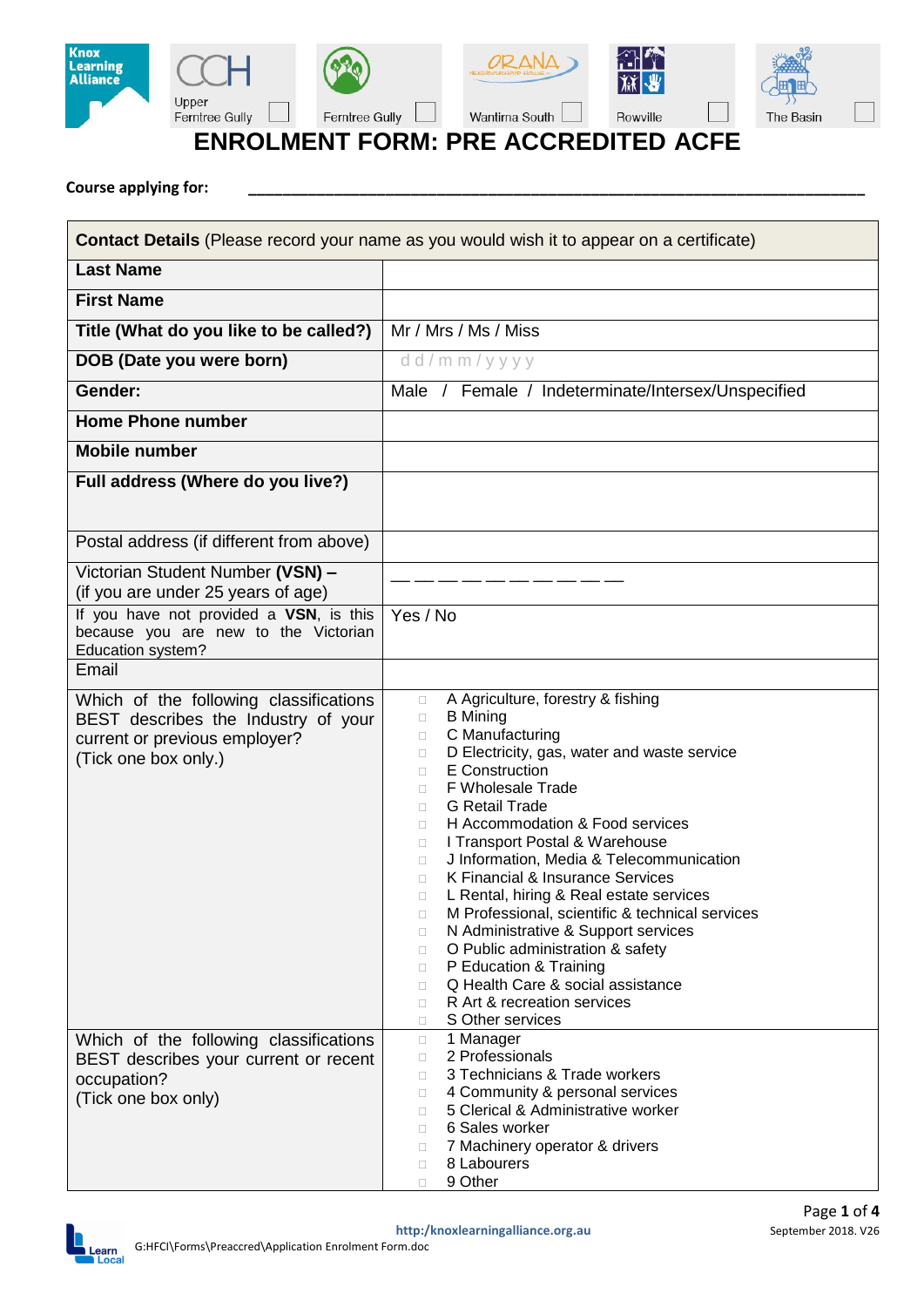| <b>Emergency Contact person</b><br>(Who should<br>we contact<br><i>in</i><br>an<br>emergency?) |                                                                                                       |  |  |
|------------------------------------------------------------------------------------------------|-------------------------------------------------------------------------------------------------------|--|--|
| Relationship to you (Who are they?)                                                            |                                                                                                       |  |  |
| Emergency phone number                                                                         |                                                                                                       |  |  |
| Are you Aboriginal?                                                                            | Yes / No                                                                                              |  |  |
| Are you a Torres Strait Islander?                                                              | Yes / No                                                                                              |  |  |
| Country of birth.<br>(Where were you born?)                                                    |                                                                                                       |  |  |
| Are you still attending school?                                                                | Yes / No                                                                                              |  |  |
| What is your Highest school level                                                              | Year 12 / Year 11 / Year 10 / Year 9 or equivalent /                                                  |  |  |
| completed (Please circle)                                                                      | Year 8 or lower / Never attended school.                                                              |  |  |
| What year did you complete<br>high<br>school?                                                  | y y y y<br>о                                                                                          |  |  |
| <b>Employment Status</b>                                                                       | Full time worker<br>$\Box$                                                                            |  |  |
| Please choose 1 only                                                                           | Part time worker<br>0<br>Self-employed, not employing others<br>0                                     |  |  |
|                                                                                                | Employer<br>$\Box$                                                                                    |  |  |
|                                                                                                | Employed - Unpaid worker in family business<br>$\Box$<br>Unemployed, seeking part time work<br>$\Box$ |  |  |
|                                                                                                | Unemployed, Seeking full time work<br>о                                                               |  |  |
|                                                                                                | Not employed, not seeking employment<br>Ω                                                             |  |  |
| What language do you speak at home?<br>How well do you speak English?                          | Very Well /<br>Well / Not Well /<br>Not at all                                                        |  |  |
| Do you have any difficulty with the                                                            | Yes /No                                                                                               |  |  |
| English Language?                                                                              |                                                                                                       |  |  |
| (If appropriate, please circle to identify<br>where you have difficulty)                       | Reading / Writing / Speaking<br>$\Box$                                                                |  |  |
|                                                                                                |                                                                                                       |  |  |
| <b>Medical Conditions</b><br>We like to provide support for people                             | Yes / No                                                                                              |  |  |
| with extra needs. Do you consider                                                              | <b>Medical Condition</b><br>$\Box$<br><b>Acquired Brain Injury</b><br>$\Box$                          |  |  |
| yourself to have a disability, impairment                                                      | Mental Illness<br>□ Hearing / Deaf<br>$\Box$                                                          |  |  |
| or long-term condition?                                                                        | Physical<br>Intellectual<br>$\Box$<br>□                                                               |  |  |
| If yes, do you have any of these                                                               | Learning<br>Vision/ Other<br>□<br>$\Box$                                                              |  |  |
| Medical conditions?<br>Do you have a current Government                                        | Yes / No                                                                                              |  |  |
| Concession card?                                                                               | Ш<br>(Concession card must be sighted)                                                                |  |  |
| Have you successfully finished any of                                                          | Yes / No                                                                                              |  |  |
| these Australian qualifications?<br>Please tick which is your highest                          | Certificate I                                                                                         |  |  |
| completed level of qualification                                                               | Certificate II                                                                                        |  |  |
|                                                                                                | Certificate III or Trade certificate                                                                  |  |  |
|                                                                                                | Certificate IV or Advanced Certificate technician<br>Diploma or Associate Diploma                     |  |  |
|                                                                                                | Advanced Diploma or Associate Degree<br>Ш                                                             |  |  |
|                                                                                                | Bachelor Degree or higher                                                                             |  |  |
|                                                                                                | Certificate - other than listed<br>$\Box$                                                             |  |  |
| What kind of qualification do you                                                              | Australian qualification<br>$\Box$<br>Australian equivalent (Australian equivalent assessed           |  |  |
| hold?                                                                                          | ⊔<br>by Victorian Overseas Qualification unit (OQU)                                                   |  |  |
|                                                                                                | International<br>П                                                                                    |  |  |
|                                                                                                |                                                                                                       |  |  |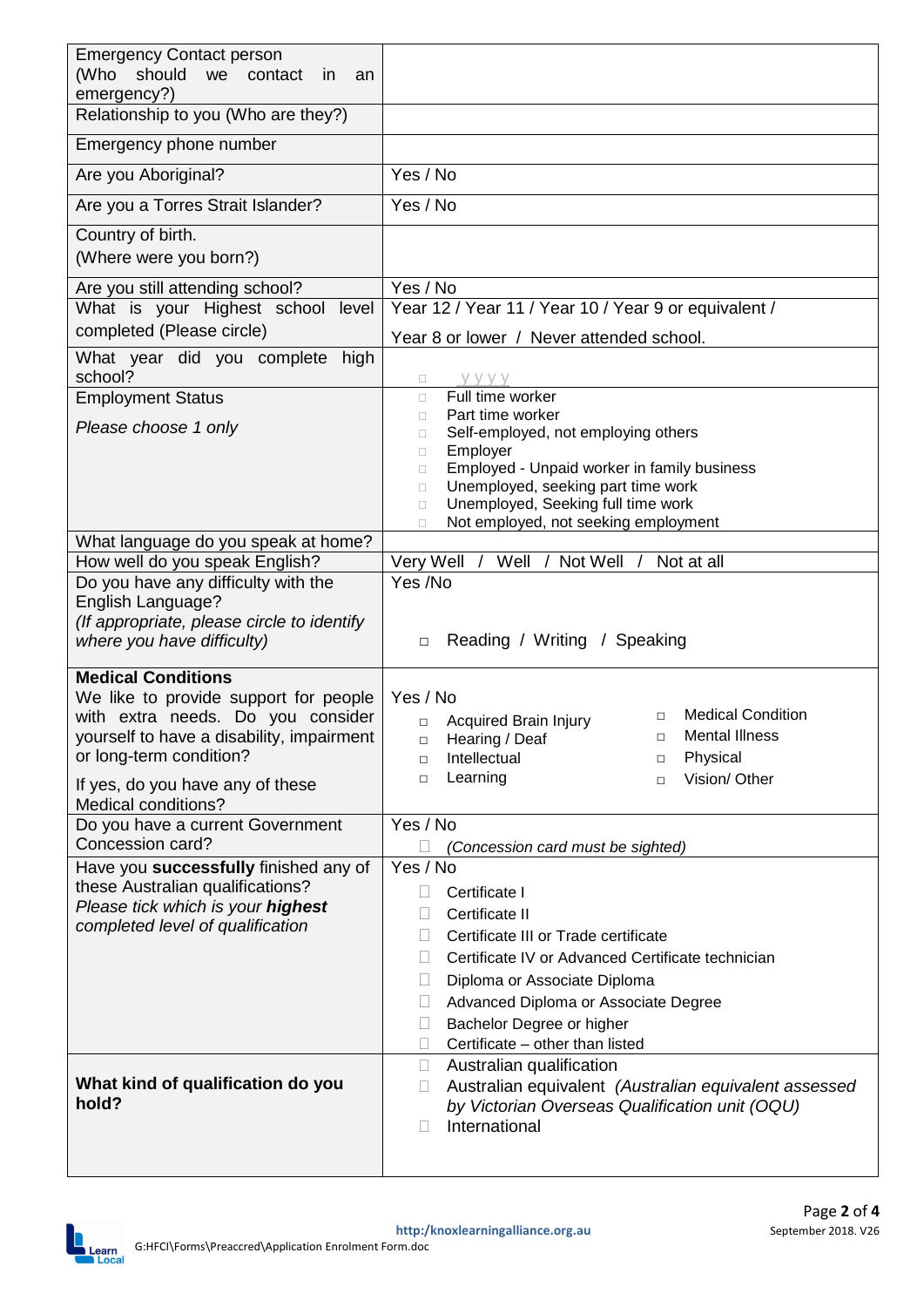| <b>RULES</b><br><b>GOVERNMENT</b><br><b>FOR</b> | To receive Government Funding you may be required to                                         |  |  |
|-------------------------------------------------|----------------------------------------------------------------------------------------------|--|--|
| <b>FUNDING</b>                                  | provide proof of eligibility.                                                                |  |  |
|                                                 |                                                                                              |  |  |
| Were you born in Australia?                     | Yes / No                                                                                     |  |  |
| Are you an Australian citizen?                  | Yes / No (If you were not born in Australia but are deemed a citizen,                        |  |  |
|                                                 | a green medicare card needs to be sighted)                                                   |  |  |
| If you are not an Australian citizen,           |                                                                                              |  |  |
| please answer the following:                    |                                                                                              |  |  |
| Are you an Australian Permanent                 |                                                                                              |  |  |
| Resident (holder of permanent visa)?            | Yes / No (If Yes a green medicare card needs to be sighted)                                  |  |  |
| Do you hold a Temporary Protection              |                                                                                              |  |  |
| visa?                                           | Yes / No (If Yes a medicare card or visa needs to be sighted)                                |  |  |
| Are you an East Timorese asylum                 |                                                                                              |  |  |
| seeker?                                         | Yes / No                                                                                     |  |  |
| Where did you find out about this               | Friend<br>$\Box$                                                                             |  |  |
| course?                                         | Work<br>□                                                                                    |  |  |
|                                                 | <b>Job Service Agency</b><br>□                                                               |  |  |
|                                                 | <b>Email Newsletter</b><br>П                                                                 |  |  |
|                                                 | KLA members program<br>П                                                                     |  |  |
|                                                 | <b>KLA members Website</b><br>П.                                                             |  |  |
|                                                 | <b>Community Space</b><br>П                                                                  |  |  |
|                                                 | Short Courses in Knox Website<br>П                                                           |  |  |
|                                                 | Other. Please specify                                                                        |  |  |
| Why did you choose this course?                 | To get a job<br>$\Box$                                                                       |  |  |
|                                                 | To develop my existing business<br>П                                                         |  |  |
|                                                 | To start my own business<br>П                                                                |  |  |
|                                                 | To try for a different career<br>П                                                           |  |  |
|                                                 | To get a better job or promotion<br>$\Box$                                                   |  |  |
|                                                 | It was a requirement of my job<br>$\Box$                                                     |  |  |
|                                                 | I wanted extra skills for my job<br>$\mathbf{L}$<br>To get into another course or study<br>П |  |  |
|                                                 | For personal interest or self-development                                                    |  |  |
|                                                 | $\mathbf{L}$<br>Other reasons<br>П                                                           |  |  |
|                                                 |                                                                                              |  |  |

Evidence of eligibility and concession (if applicable) has been sighted by the Organisation's Representative:

| Medicare Card Sighted: | Date         |
|------------------------|--------------|
| Type of Concession:    |              |
| Card No.               | Expiry Date: |

## **SIGNATURE AND DECLARATION**

- If there is an emergency I allow those in charge to make decisions for my safety or wellbeing, including ambulance travel, medical treatment, and hospitalisation.
- I understand that I have to pay for all my own medical bills and expenses.
- I understand that Knox Learning Alliance (KLA) will let me know about any planned excursions.

I DO / DO NOT allow photographs/videos of me to be taken as part of my classes at the **KLA** organisation to be used on display boards, TV screens, web pages or CD's, brochures/posters, video/audio, newsletters, newspaper articles or Annual reports.